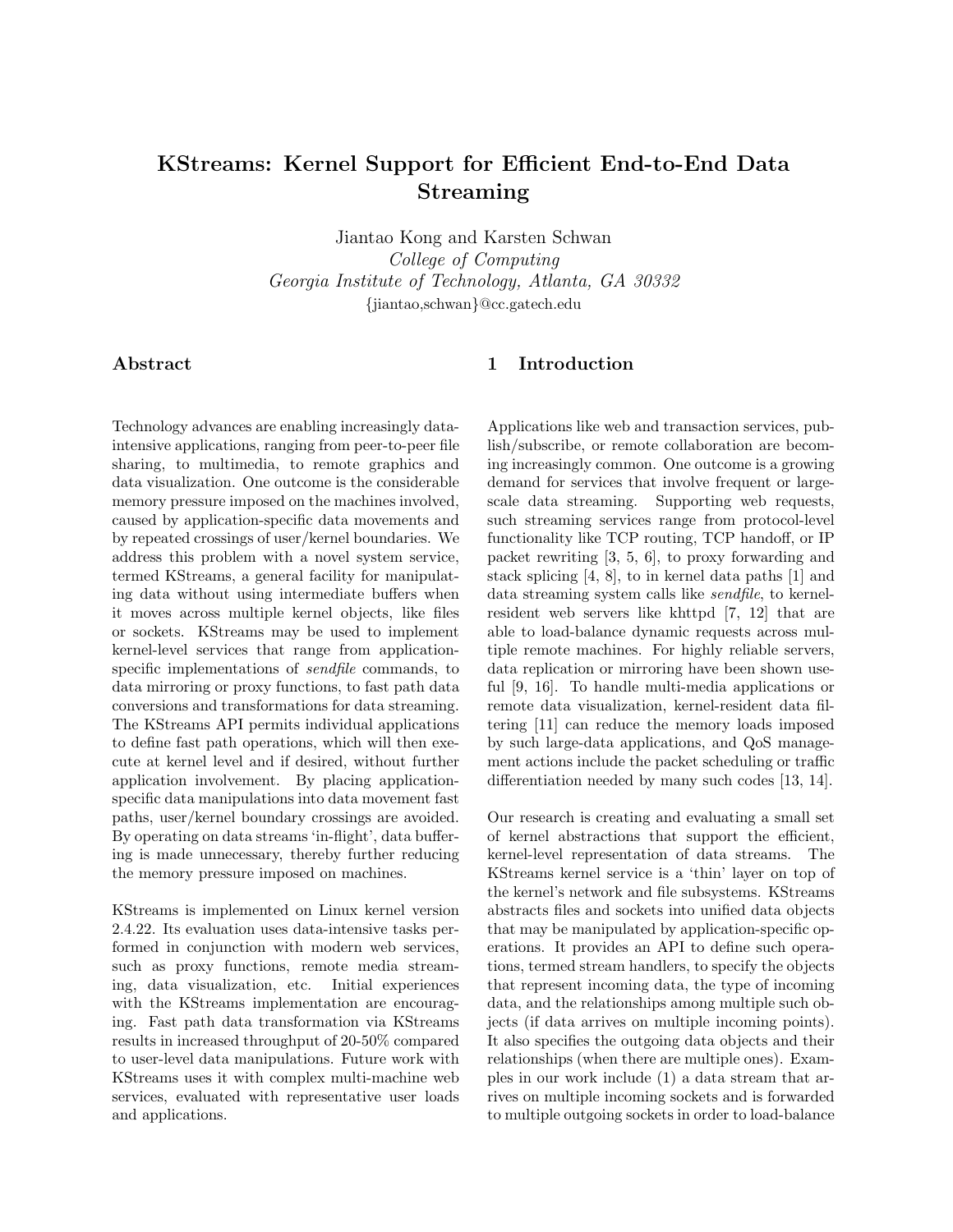the requests it contains across different servers [27] and (2) a single incoming data stream mirrored to multiple remote sites to maintain reliability or uptime properties for transactional applications [9]. Other examples focus on data stream manipulations, such as data downsampling [28], format conversion [10], and similar 'lightweight' data transformations.

An important attribute of KStreams is that it can operate independently of applications, as with well-known services like *sendfile* : once initiated, data streaming can proceed without additional user-level input. Toward these ends, applicationlevel knowledge about the structure of streaming data is represented with efficient, kernel-level metainformation about data types, accessible to and used by KStreams handlers. At the same time, when needed, explicit events linking applications with KStreams services can be associated with streams. For instance, for transactional data streams in operational information systems [17], data mirroring and specialization can be changed dynamically by application-level code that assesses current system risks, indicates necessary trust levels [32], or evaluates the current reliability/performance tradeoffs required by applications. Similarly, stream handlers can dynamically interact with web services or sensor data to vary levels of data downsampling, data privacy assurance, and others. Finally, KStreams handlers that implement remote graphical displays, including displays tiled across multiple nodes, KStreams handlers can change their behavior in response to altered end user needs, ranging from rapid changes in a user's viewpoint to slower changes like levels of attention.

The KStreams service is integrated into the Linux operating system kernel above the network protocol and VFS layers. It utilizes the buffer management, flow control and other facilities of the network and file subsystems to acquire and send data. By managing data streams at the kernel level, unnecessary memory copying is avoided, thereby improving system throughput and reducing memory pressure. When operating on 'in-flight' data, stream handlers also require no additional copying, by permitting them to directly operate on data objects read and written from/to network buffers and file caches.

We evaluate the capabilities and performance of KStreams services with microbenchmarks that use different types of incoming and outgoing data objects and multiple ways in which input and output

links are utilized. In addition, KStreams is used to implement the functionality needed by applications that include operational information systems, which use transactional data flows, and web or media services that transport visual data. KStreams handlers implement data mirroring, routing, or format conversion functions and/or lightweight image processing actions like data downsampling through image cropping. Initial results are encouraging. Measurements show that in-kernel data streaming can improve system throughput from 20-50% compared to user level implementations, particularly for larger data sizes.

In the remainder of this paper, Section 2 discusses related work, whereas Section 3 describes the basic components of a KStreams data stream. Section 4 describes our Linux-based KStreams prototype and elaborates how this service is integrated into the Linux kernel. Section 5 presents experimental results and discusses the performance of KStreamsbased kernel-level data streaming services. Section 6 concludes the paper and presents future work.

## **2 Related Work**

There has been substantial prior work on reducing memory copies in networked systems, much of which was focused on reducing the need to copy data from user to kernel space (or vice versa) for network communications. Basic support is provided by page mapping, where *mmap* , for example, can be used to map the kernel's file cache pages to an application's address space, thereby reducing memory copies on file access. Transparent copy avoidance [21] uses page swapping techniques to implement the copyless interoperation between the network and file subsystems. Its requirement of page alignment for incoming network data limits its applicability, however. Such limitations are addressed by buffer handoff or buffer sharing, as with the Container Shipping I/O system [22]. It uses I/O read and write operations with handoff (move) semantics, which implies that buffers are owned by one domain rather than being shared. In comparison, Fbufs [23] is a copy-free cross-domain transfer and buffering mechanism for I/O data; it uses immutable, concurrently accessible buffers, but Fbufs principally target network communications, so do not support file system accesses. IO-Lite [24] and the zero-copy framework [25] generalize the idea of Fbufs, integrating them with the file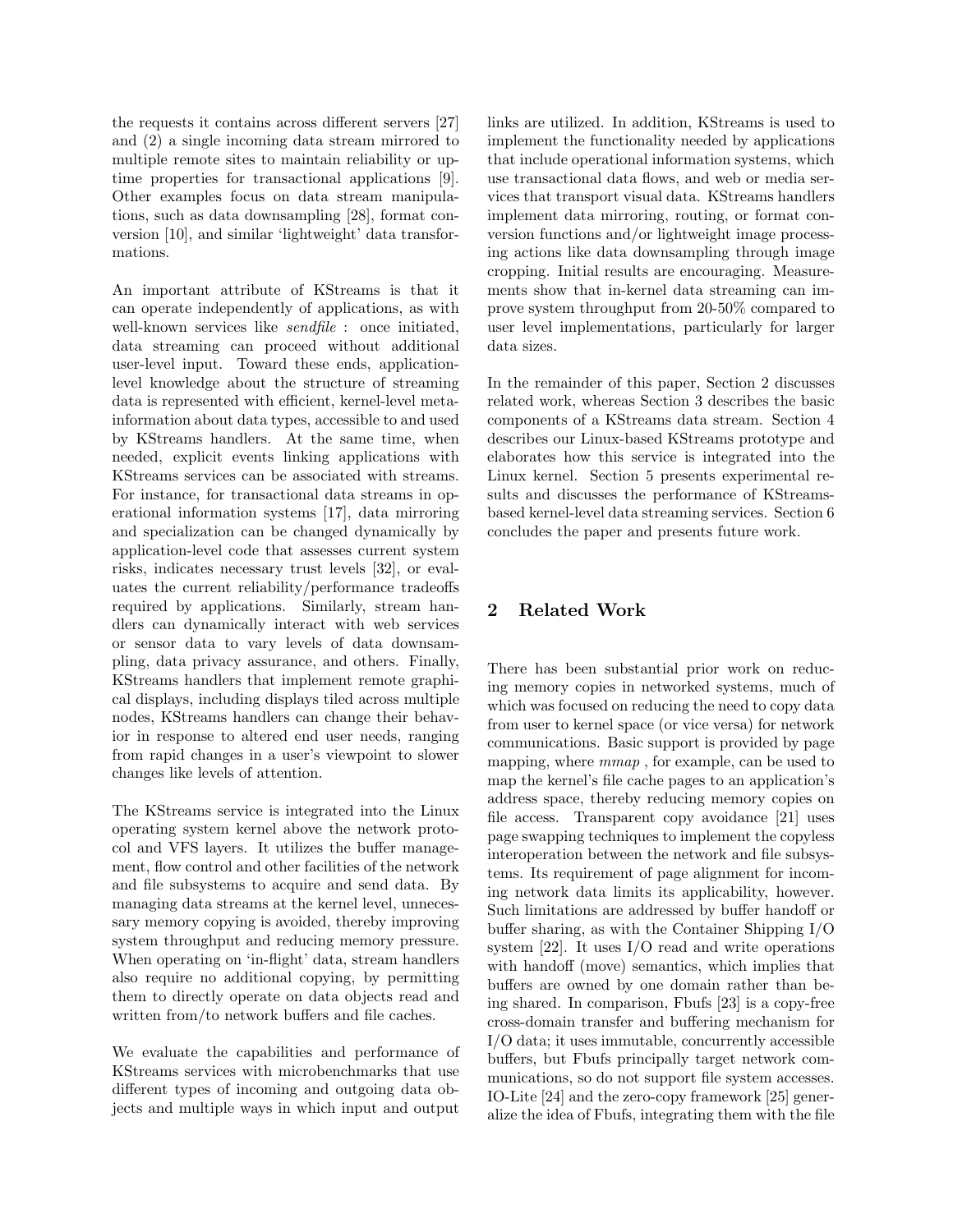cache by implementing a unified I/O buffering and caching system. This solution eliminates data copying via buffer handoff or sharing, but requires that each subsystem's buffer management is changed to utilize the new buffer structure. Our work is less aggressive, by building on top of existing I/O subsystems and not changing the behavior or their respective methods for managing buffers. This implies that data copying will still be required when subsystem boundaries are crossed. It also implies, however, that KStreams is more easily ported to other OS platforms than other approaches, and that our solutions remain open to the additional optimization developed earlier.

A general way to address system throughput is critical path optimization for specific applications. The *sendfile* system call mentioned earlier copies data from file caches directly to the network socket buffers, thereby reducing the number of times data is copied from two (one to applications, one down to network buffers) to one. This is similar to earlier work on splicing data streams [1]. TCP splicing [4] is motivated by web proxying: by 'splicing' two TCP connections, the socket buffer containing incoming data can be directly linked (i.e., re-linked) to the outgoing socket. This involves only small kernel modifications and provides a simple programming interface.

Our work is inspired by TCP splicing, but differs in two ways. First, KStreams allows multiple data objects to act as data sources and sinks, where the relationship among these data objects is defined by application-specific patterns. Second, applicationspecific stream handlers can be applied to data, where such handlers have full knowledge of the types of data being manipulated. This enables applications to define exactly the data manipulations they need, efficiently apply such manipulations to 'inflight' data, and control manipulations if and when needed.

Four other kernel facilities developed by our group further enhance the utility of KStreams. First, the PBIO binary data format [18] provides to stream handlers an efficient representation of the application-level data structure contained in message payloads. Second, kernel plugins, realized for IA-32 and IA-64 architectures, permit arbitrary applications to place stream handlers into OS kernels, by ensuring the handlers' name isolation from the remainder of the OS kernel and by ensuring timing safety via time budgets [11]. Third, dynamic binary code generation functionality coupled with a kernel-level, multi-machine resource management infrastructure, termed Q-Fabric [19], lets remote machines place stream handlers into the kernels of machines with which they cooperate, thereby permitting handlers to be deployed on the machines that are best suited to run them. Q-Fabric also provides the efficient event mechanisms needed to permit stream handlers to be dynamically controlled by applications [29]. Finally, a specific class of stream handlers useful for multi-media and real-time applications performs both rate- and deadline-based packet scheduling [14, 20].

## **3 KStreams Service**

Additional data copying limits server throughput by putting pressure on their memory resources. By supporting application-specific data manipulation services at kernel level, the additional data copy required by involving a third party (e.g., an application-level process) in kernel subsystem interactions can be avoided.



Figure 1: Stream Components.

The challenge is to construct a kernel service that can represent the multiplicity of data transfer models required by applications. Our approach is to support alternative data transfer models by permitting applications to specify: (1) data sources, (2) data sinks, and (3) relationships between sources and sinks. This is illustrated in Figure 1, where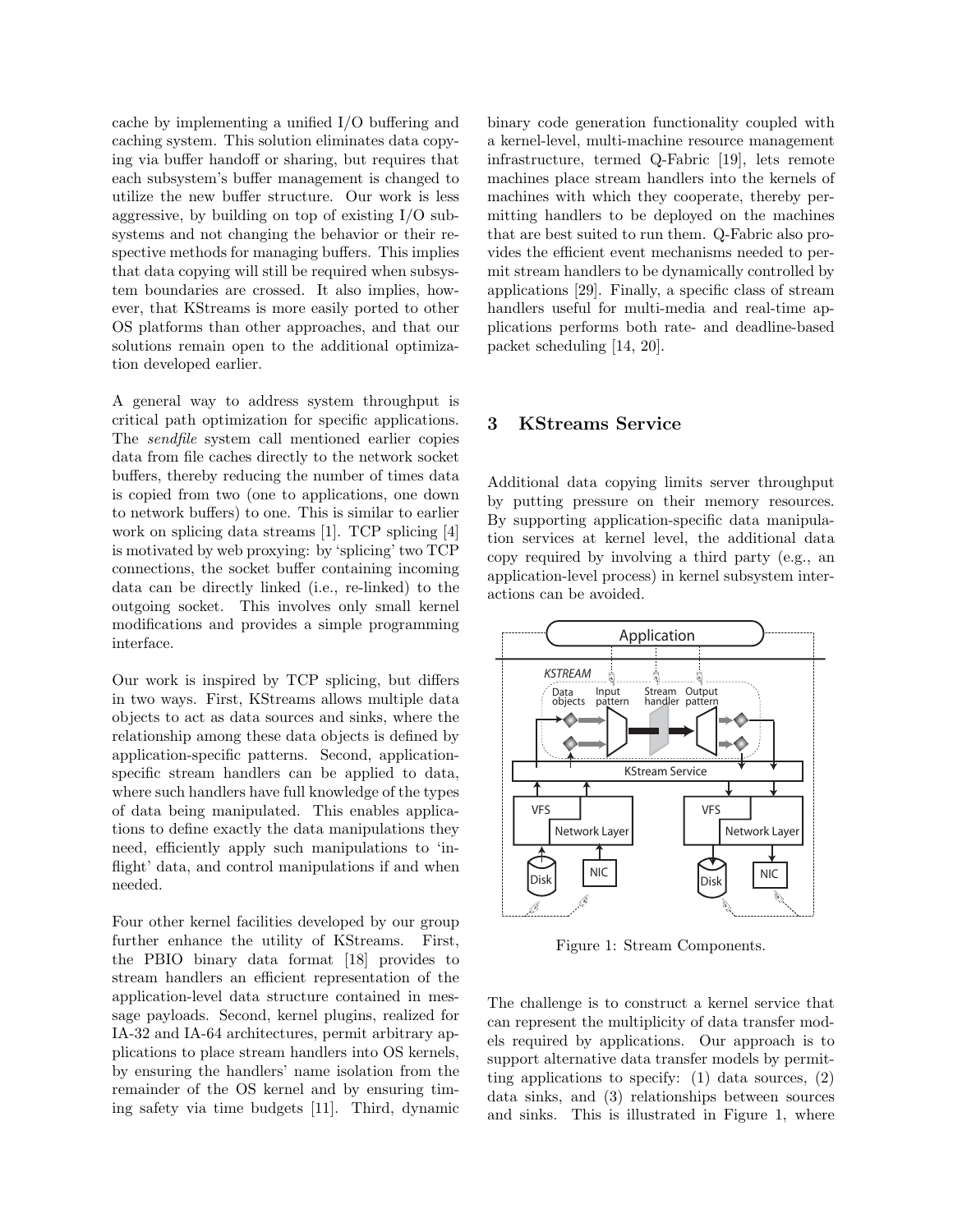arrow lines link application-specified source with sink I/O objects. In addition, 'input patterns' define relationships between multiple sources and 'output patterns' relate multiple sinks. Entire data flows are defined by linking input with output patterns. Finally, application-specific data manipulations are performed by *stream handlers* . Such handlers may change 'in-flight' data, or they may implement value-added services like monitoring, data extraction to detect illicit payload changes, etc.

#### **3.1 Data Sources and Sinks**

Since KStreams is implemented as a thin layer on top of native I/O subsystems, it must utilize the virtual file and network systems to provide device-side I/O operational support, cache management, flow control, and interrupt handling. To cleanly interface with different subsystems, the KStreams service defines a data object abstraction that hides the operational details of various devices and subsystems. This abstraction encapsulates the basic operations of I/O devices into a unified interface. KStreams interacts with I/O objects like files and sockets through the data object abstraction in two ways, as shown in Figure 2. First, the data stream can read or write a data object with explicit read/write downcalls. Second, the data object can notify the data stream of important device-side events like data-ready, connection errors etc. via notification upcalls.



Figure 2: Data Object Interface.

From the application's point of view, data may come from either single or multiple I/O objects. For the latter case, the application should specify how the data coming from different I/O objects is organized. In KStreams, a basic relationship pattern for multiple input points is defined by two factors: (1) polling size, and (2) polling order.

**Polling size** defines how much data to read from

each of the input links every time it is accessed. The size depends on whether the incoming data is a set of fix-sized or variable-sized records. The former case is specified with a single integer, the latter case assumes that size information is included in each of the incoming records. For complex cases, application knowledge is needed to accept incoming data. With KStreams, such knowledge is accessed by allowing the application to specify an in-kernel callback function (one per link) that checks the incoming data and calculates its size. This callback is executed at kernel level, uses meta-information about data structure and sizes provided by applications, and requires some safe method for downloading application code into OS kernels. Several such methods have been developed in past research [2, 30], and the one used in our work is described in [7, 11].

**Polling order** defines the order by which the data is polled from multiple input data objects. By default, polling order is round robin, but more generally, applications may require multiple inputs to be collected and merged prior to generating an output. In such cases, input patterns may be such that a single record is constructed from portions arriving on multiple links in arbitrary order and/or at different rates. KStreams deals with such applicationspecific input behaviors by permitting streams to explicitly poll inputs, whenever they arrive or using application-level knowledge accessed via callbacks (e.g., if incoming records are tagged).

Outputs are handled like inputs. An output pattern defines the order in which data is pushed to multiple output data objects, and how much data to write to each of the output links every time it is accessed. As part of the definition, the **pushing order** parameter specifies the manner in which data is written to multiple links (round robin is the default). A simple use of pushing order is data striping, where a single record is divided and striped across multiple output links, perhaps for parallel storage or processing. A more complex example combines such striping with secret sharing techniques in order to confuse potential attackers. Another example is networkaware data output, where data is written to output links according to available link capacities. Multicast pattern is another type of output pattern and can be used for data mirroring and replication.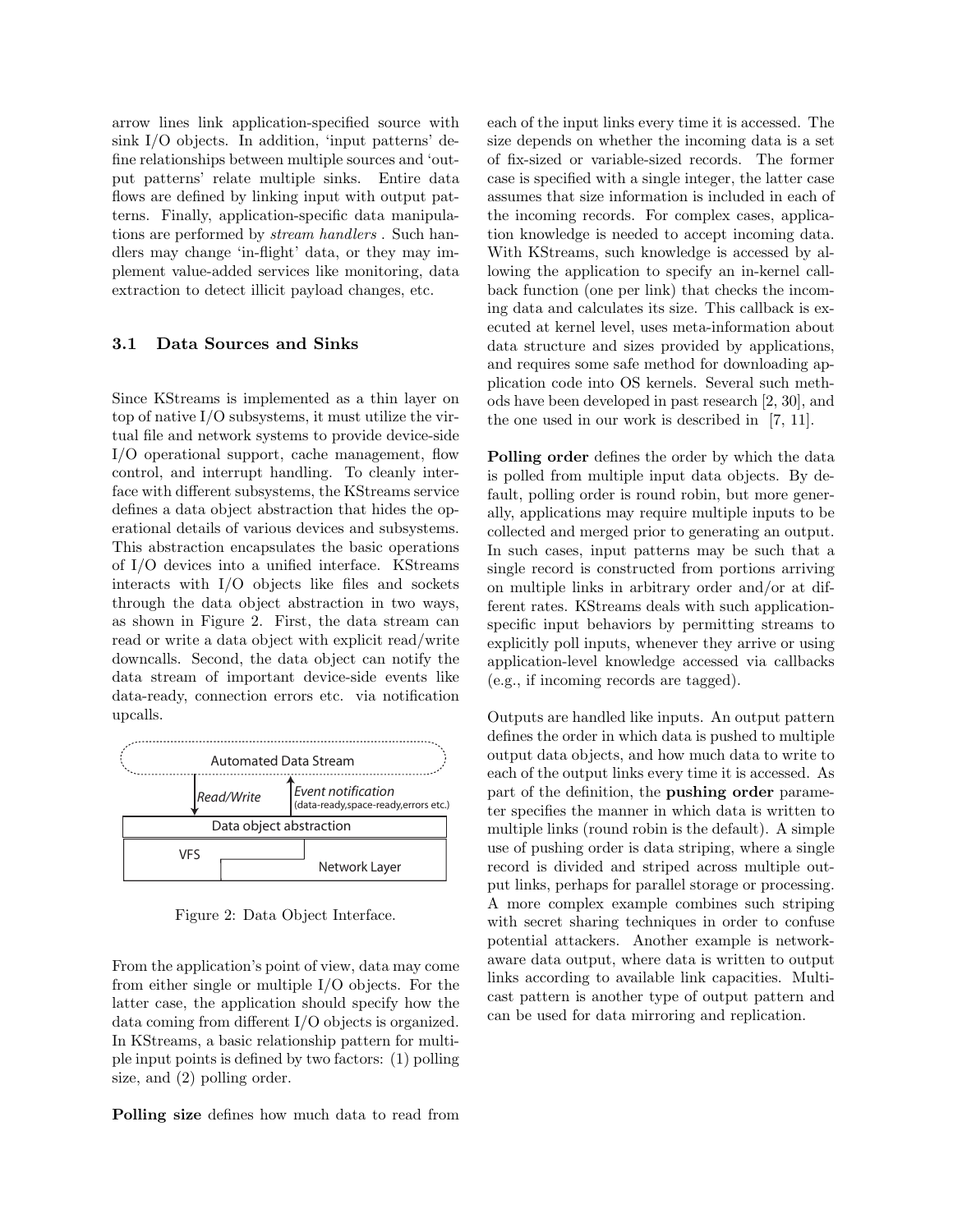### **3.2 Stream Handlers**

Stream handlers are useful for many reasons. A sink may require data customization to meet its client's current needs. There may be format mismatches between sources and sinks, due to machine heterogeneity or more generally, due to differences in the assumptions made by end user applications. Stream handlers address issues like these by manipulating data in its fast path from input to output data objects. Stream handlers may be implemented by kernel modules, or dynamically generated as via high level languages or using binary code generation and downloaded into the kernel using isolation support [11].

The effect of placing a stream handler into a KStreams data path is its continuous consumption of incoming and production of outgoing data objects. To attain high performance and avoid additional data copying, such actions must utilize source and sink subsystems' I/O buffer facilities. For instance, logically contiguous source data stored in device-side buffers like file caches and socket buffers is typically scattered across multiple memory buffers. This requires stream handlers to either accept vector-type input buffers or to be implemented to manipulate data incrementally [31]. Both incremental and non-incremental data processing are supported in KStreams, as shown in Figure 3, where non-incremental processing may involve data accumulation in KStreams buffers. As shown later, additional buffering increases memory pressure and reduces system throughput, which indicates that it must be used judiciously.



Figure 3: Handler Work Flow.

For 'in-flight' data processing, the fact that stream handlers operate at kernel level enables optimizations that can eliminate additional data copying: since a handler accesses actual I/O buffers via the data object abstraction, processing results can be directly written into and accumulated in sink-side I/O buffers, rather than using additional intermediate buffers. Toward these ends, KStreams provides a simple 'acquire/release' facility for sink-side data buffers.

An illustration of stream handlers placed between source and sink data objects appears in Figure 1. Not shown in that figure is that handlers can also be associated with single, specific output links. The intent is to enable per sink (i.e., per client) data customization.

### **3.3 Stream Engines**

The KStreams service utilizes both synchronous and asynchronous stream engines. A synchronous engine uses an application-level context for execution, thereby guaranteeing that stream handling operates in synchrony with application-level functions. In this case, the application first sets up the KStreams data path, then traps into the kernel via a KStreams system call, and the KStreams service uses the process' context to execute stream handlers and perform I/O operations. The engine determines where to poll for data based on the input pattern, acquires the device-side buffers into which incoming data is placed, provides these buffers to the appropriate stream handlers (if present), determines outgoing data buffers as specified by the output pattern, and finally, writes data to the sink-side I/O buffers. Upon completion or when exceptions occur, control is returned to the application.

The asynchronous streaming model uses a dedicated kernel-level thread to serve multiple streams. One motivation is to support applications that handle a large number of streams, as exemplified by a Web proxy cache application that processes thousands of connections from and to clients and servers. Such a cache typically employs some small number of threads or processes to handle a large number of connections using *select* system call. Another motivation is to provide QoS support. Namely, unlike the single stream model, a kernel-level process can use a QoS scheduler to precisely control resource allocations across multiple streams, without interference from the machine's CPU scheduler.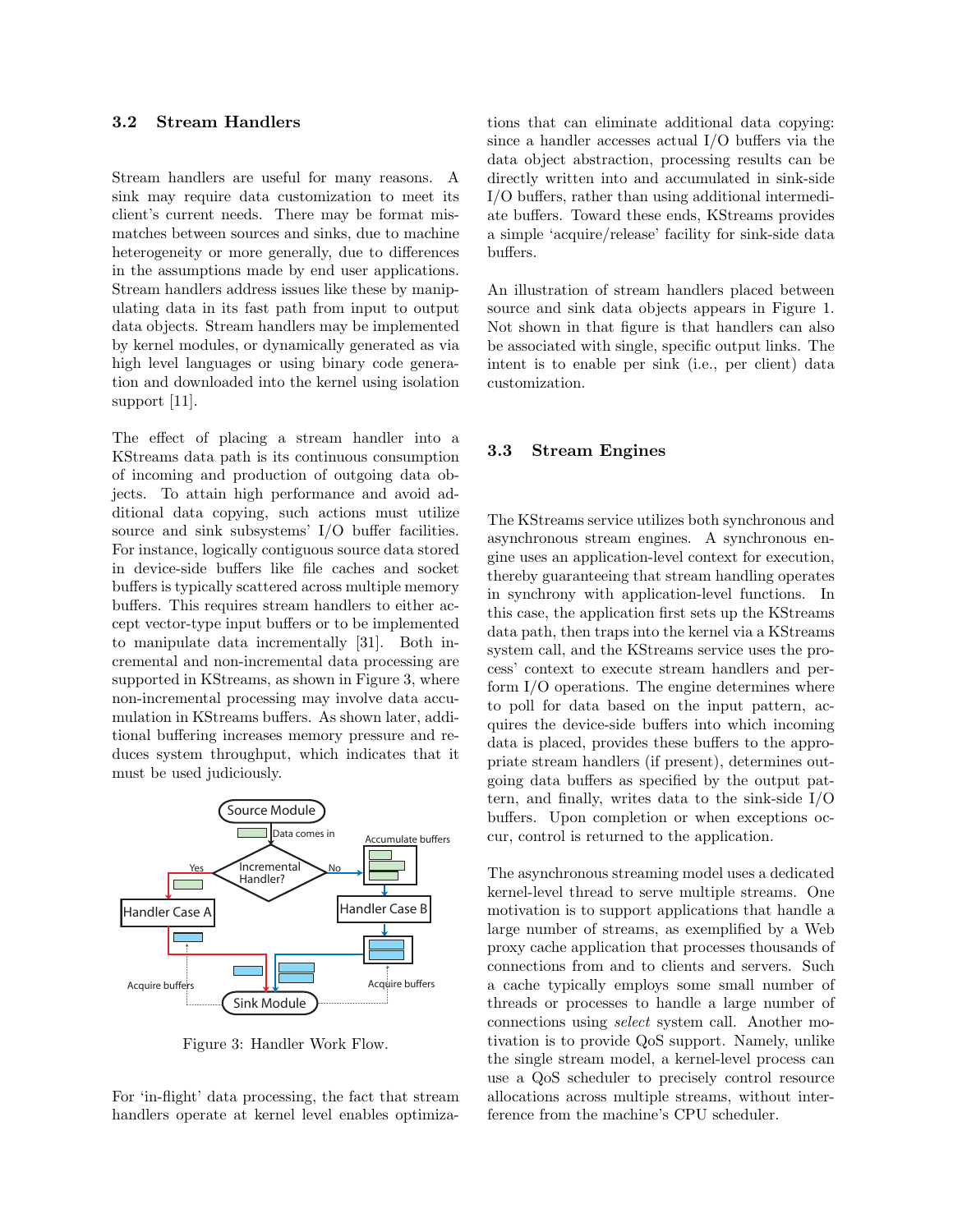

Figure 4: Multiple Stream Control.

An asynchronous stream engine is a kernel-level process driven by control events. Figure 4 depicts an engine that serves multiple streams. Streams' data sources and sinks generate events, typically due to interactions with the underlying I/O subsystems. Three types of important events are *DataReady*, which indicates that there is data available at the source side, *SpaceReady*, which means that there is buffer space available at the sink side, and *ControlEvent*, which are notifications of exceptions, errors, or other special events. Event implementations typically rely on interceptions of subsystem callbacks, as with the *socket* interface, where intercepting the callbacks of a socket in the network subsystem can be used to generate events. Given such events, the stream engine operates by polling actions from the action queue and then enforcing them through the unified data object interface for streams' data sources and sinks.

Events can also be used for QoS control. QoS events are inserted into a KStreams event queue, and a stream scheduler translates such events into associated actions. A best-effort scheduler, for instance, would use a FIFO queue and translate a *DataReady* event to an action that polls for incoming data; a *SpaceReady* event would be interpreted as a data pushing action.

## **3.4 QoS on Streams**

The KStreams service provides quality of service support on multiple streams using a QoS policydependent stream scheduler. This scheduler is a replacable element of the KStreams service. It controls resource allocation across multiple streams by

issuing I/O operations at different rates for different streams. Since QoS control cannot be limited to single resources, but must address all of the resources used by data streaming actions, QoS scheduling describes the total volume of data being streamed as an explicitly manageable virtual resource. We make this choice for simplicity and ease of understanding, because the total volume of data streaming is closely related to the use of physical resources like CPU, memory, network and disk I/O bandwidth. Finally, since it only controls the rates or data volumnes of data streams, QoS scheduling can delegate to subsystems the allocation of their own system resources.

A simple example of a stream scheduler is a priority based scheduler, where each stream has an associated priority. The scheduler translates events from data sources and sinks into actions, and then sorts the action queue by stream priority. A more interesting example is a class-based fair share scheduler [15], where data streams are classified into several groups, called classes. Classes can be derived from application types, stream importance, or even user IDs. Each class has a share limit that specifies the percentage of system resources allocated to that class of streams. The stream engine executes actions from the action queue in consecutive rounds. In each round, there is a target volume for each class calculated based on its share. The stream engine enforces actions for each class until reaching its target or until there is no action available. The total volume of each round can be varied to ensure reasonable responsiveness and throughput. Unused volume from each class can be partially forwarded to the next round for fairness purposes.

# **4 Prototype Implementation**

KStreams is implemented in Version 2.4.22 of Linux kernel. The current prototype implements data sources and data sinks on regular files and on network sockets. It can use application-specific stream handlers, but does not yet support dynamic handler downloading and runtime handler-application interactions. In the remainder of this section, we comment on some interesting aspects of the KStreams implementation.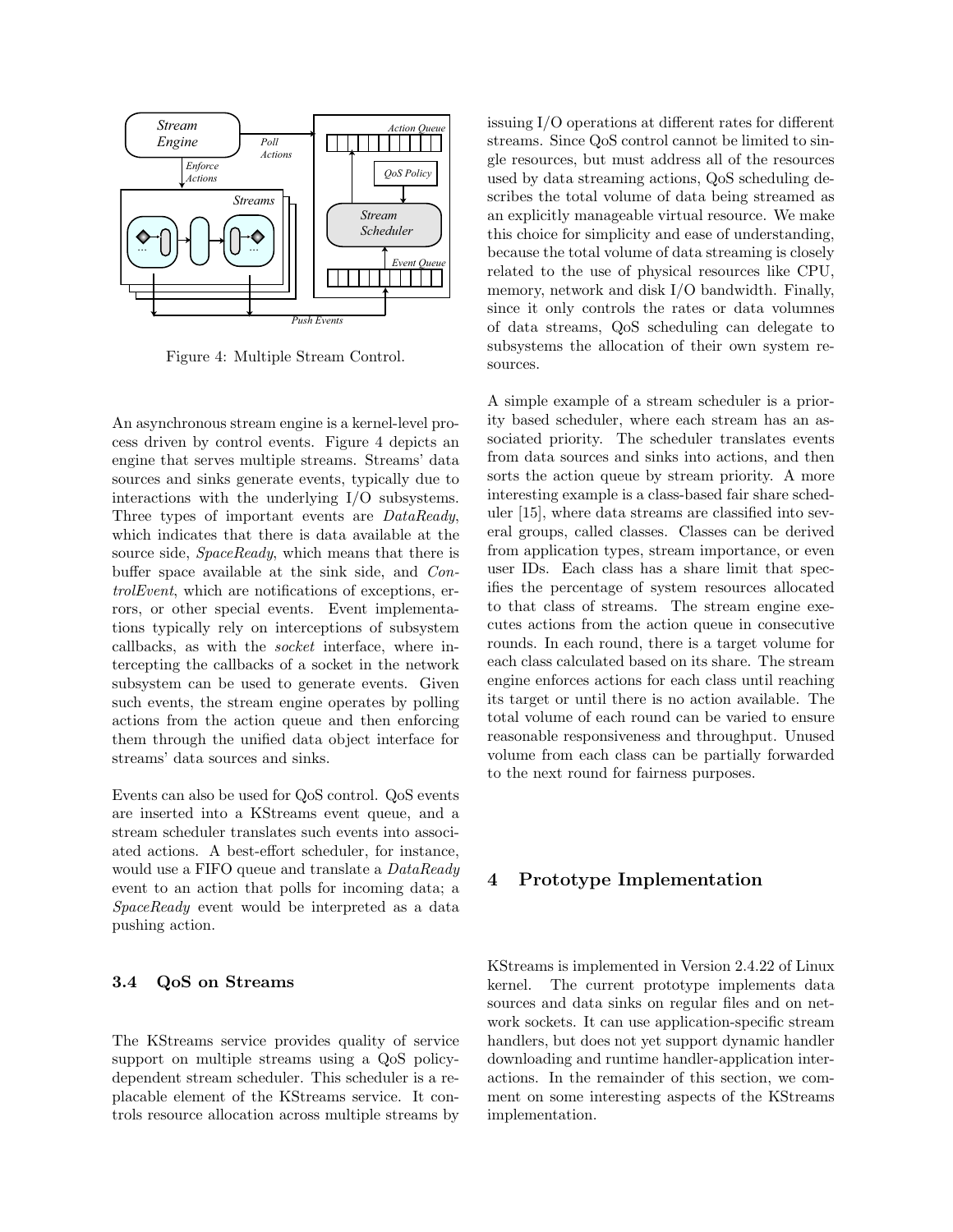| Access device-side buffer  | Subscribe for device-side events |  |
|----------------------------|----------------------------------|--|
| polldata                   | waitdata                         |  |
| pushymdata                 | waitspace                        |  |
| pushagedata                | Callback for event notification  |  |
| pushskbdata                | dataready                        |  |
| Request device-side buffer | spaceready                       |  |
| getmem                     | statechange                      |  |
| putmem                     |                                  |  |

Table 1: Data Object Interface.

## **4.1 Data Objects**

The *data object* abstraction provides a unified interface with which KStreams services access deviceside buffers. It also allows services to define specific actions via callback functions in response to deviceside events. The API for data objects may be categorized into four groups, as listed in Table 1.

An interesting aspect of the implementation is that I/O buffers acquired via the *polldata* call can be passed to the sink side with three different methods, depending on where data is stored. The first method is used when data is stored as a virtual memory block. It copies data into some sink-side buffer using *pushvmdata*. If data is stored in a physical page and the sink-side buffer is page-based, then *pushpagedata* allows that page to be used as a direct sink-side storage container, protected as 'copy on write'. When data is stored in a socket buffer not associated with any socket, and the sink side link is a socket with same attributes, then *pushskbdata* allows the socket buffer to be directly linked to the new socket. Finally, when output data is generated by stream handlers, the most efficient implementation is one in which a handler writes data directly to a sink side buffer. *Getmem* returns a vector of I/O buffers of some required size, and *putmem* commits the handler's updates to those buffers.

Event subscription and notification callbacks provide an opportunity for KStreams services to respond to special events. This is particularly useful when a single thread operates on multiple streams, since a service cannot block on any single stream. Instead, a service can switch between multiple streams, depending on the availability of incoming data and buffer space, using KStreams events.

#### **4.2 Handler Formats**

Stream handlers can operate on stream data as long as they comply with the KStreams API. Typically, a handler consists of two functions, one for data processing and the other for controlling handler execution. Figure 5 depicts the format of handler functions.

```
Interface StreamHandler
{
   int handlercontrol(ctrlcode, param);
   int processdata(inbuffer, insize,
            outbuffer, outsize, state);
    int processdatav(in iovec,inlen,
            out iovec, outlen, state);
}
```


The function *handlercontrol* is used to initialize handler state, calculate the buffer size for storing result data for given incoming data, and perform similar tasks. A handler either implements *processdata* to process data incrementally, or it implements *processdatav* to process vector type data that is comprised of a fully received, meaningful data record. The state accessible to stream handlers is intentionally limited, defined by a small block of preallocated kernel memory for each handler. Such state may contain selected history information or parameters used to determine its current operation.

## **4.3 KStreams API**

The KStreams API for applications is designed to create and control the kernel-level data paths provided by the KStreams facility. The interface addresses path setup, data transfers along the path,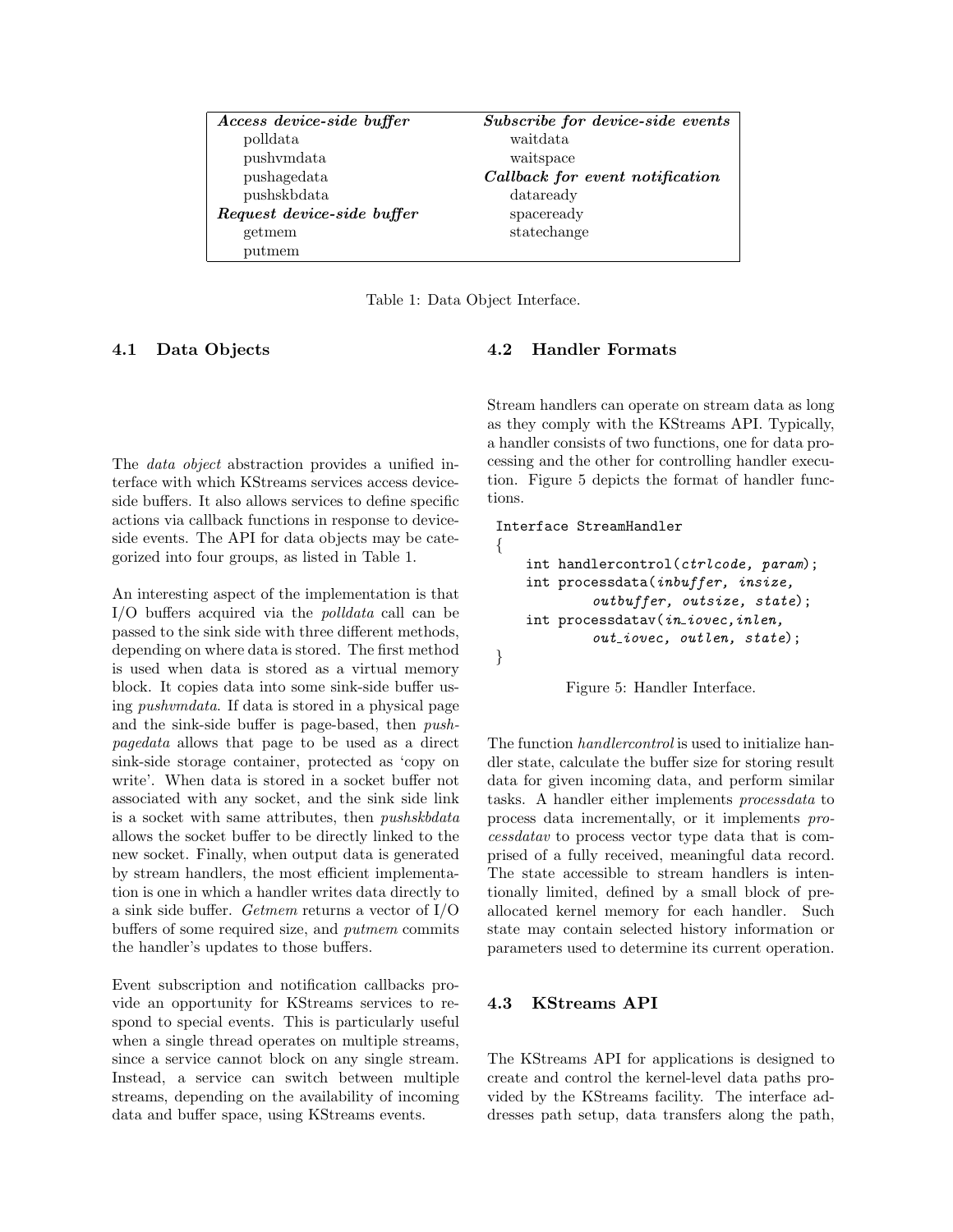| Setup Data Path  | <i>Transfer Data</i>  |  |
|------------------|-----------------------|--|
| stream           | runstream             |  |
| attachinput      | startstream           |  |
| $d$ etachinput   | stopstream            |  |
| attachoutput     | waitstream            |  |
| detachoutput     | <b>Stream Options</b> |  |
| addstreamhandler | setstreamoption       |  |

Table 2: KStreams Service Interface.

and path option setting. Table 2 lists the main elements of this API.

The following text describes the typical way in which this API is used. First, the application uses *stream* to create an instance of a data path in the kernel, with polling and pushing orders specified. Next, it attaches files and sockets for input and output by invoking *attachinput* and *attachoutput* for each. Finally, it inserts stream handlers by calling *addstreamhandler*. For synchronous operation, the application uses *runstream* to trap into the kernel and block until an exception occurs or all data is transferred. For asynchronous operation, the application calls *startstream* to delegate the data transfer job to a dedicated thread. The function returns immediately. The application can then *poll* the data path to check on its status, it can terminate the stream by calling *stopstream*, and block on it with the *waitstream* call. In addition, by using *setstreamopt*, the application can set arbitrary keyvalue pairs for each of the data paths. This API is intended for more complex or for QoS-controlled services.

## **4.4 Discussion**

While the current KStreams implementation can support complex data streaming services like data splicing, data striping, mirroring, and others, some limitations remain. Our current prototype uses precreated stream handlers loaded as trusted kernel modules, thereby not dealing with the well-known safety and security problems created by running application-level code in OS kernels. We are addressing these issues by integrating the kernel plugins isolation facility described in [11]. Another limitation is related to the multicast pattern for outgoing data, for which we must copy data to the multiple buffers for each outgoing link. We are now investigating changes to the structure of socket buffers to permit one block of buffers to be shared across multiple sockets.

KStreams are designed to efficiently support longer term, large-scale data streaming. Their setup and teardown overheads would not permit their use for short term transfers, like individual http requests, for instance. Further, stream handlers are intended for lightweight data processing like payload monitoring, data filtering, or per-client data customization. Compute-intensive actions like data compression or encryption should be performed at user level, perhaps coupled with KStream-level services that couple such actions with data replication or data striping, for instance.

## **5 Experimental Evaluation**

The performance of KStreams services is evaluated from several perspectives. Microbenchmarks capture the throughput improvements attained by using KStreams vs. application-level data streaming for multiple scenarios. The utility and limitations of kernel-level stream handlers are evaluated with simple sensor/image processing handlers that implement runtime tradeoffs in the amounts of data moved to remote clients. The intent is to emulate the operation of a media data server that customizes data in accordance with current client needs vs. available network bandwidth [28]. A third set of examples are derived from web services applications. Their plug and play capabilities frequently require the dynamic conversion of data formats to match differing sender/receiver assumptions, or to maintain privacy by sharing only the information needed by others [17] (e.g., sharing only low-resolution rather than high-resolution data with subcontractors). The format-aware data streaming services used in our research can provide per-client customized data with high levels of efficiency.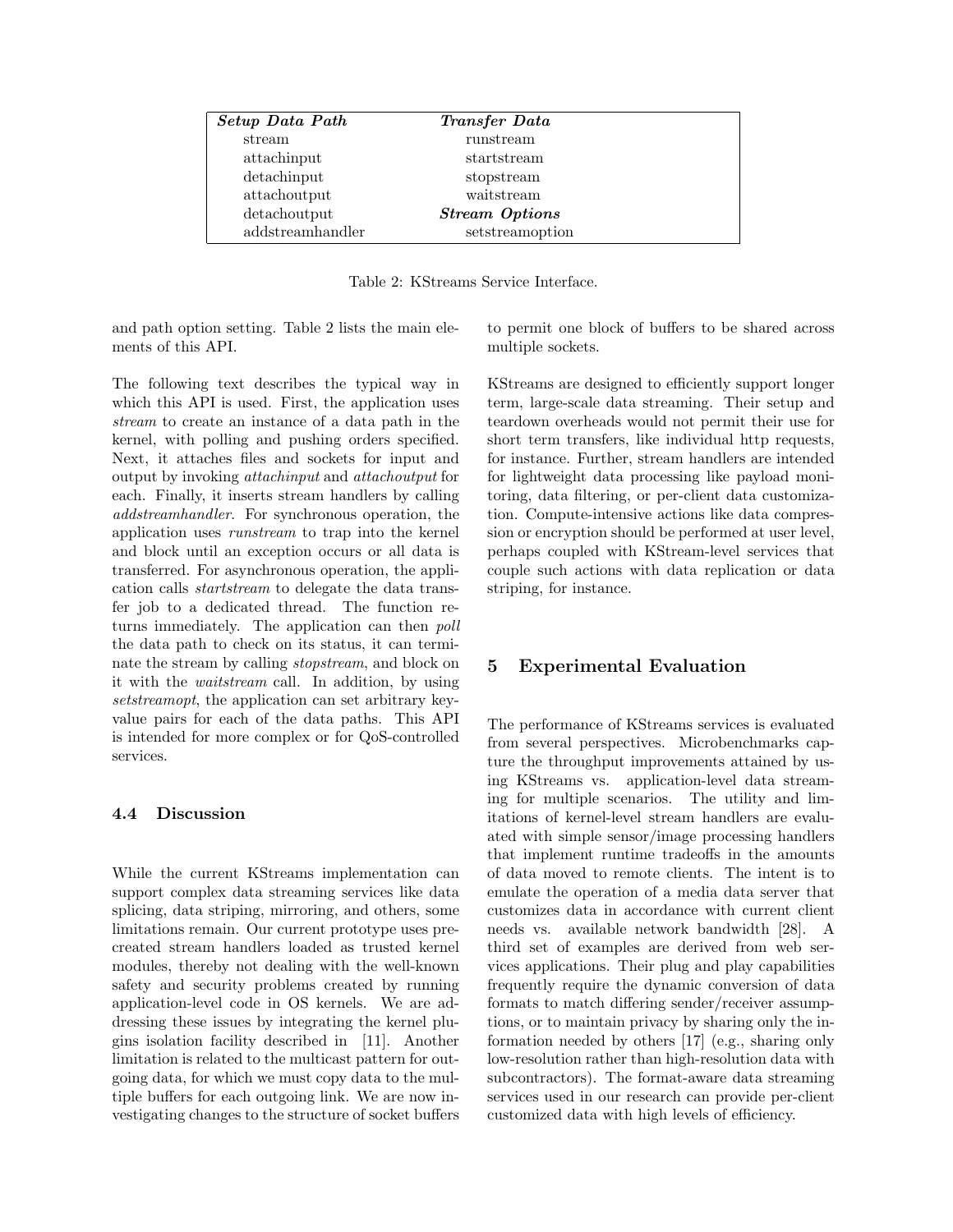Experiments are conducted on an Intel Pentium III 600MHz machine with 256M memory, connected by a NetGear GA620 Gigabit Ethernet card. Clientside applications run on a much faster 4-way 2.8GHz machine with a Gigabit link, thereby never constituting a bottleneck.

#### **5.1 Microbenchmarks**

The first benchmark results evaluate the basic performance of the KStreams infrastructure by experimenting with different kernel-level subsystems, including disk to network, network to disk, and network to network. In addition, multiple stream patterns with respect to the number of incoming or outgoing links are tested. To better understand the implications of 'in-flight' data stream manipulations, a 'dummy handler' outputs exactly the same data as received but also touches each file data entry, thereby emulating a handler that must touch all of a message's payload.

File to socket data streaming is the basic operation in applications like web servers, multimedia services, etc. Figure 6 compares the performance of different implementations of a simple file server. The file server is a multi-thread application that serves file with one thread per request. 16 clients continuously send requests for files of differing sizes. Measurements demonstrate that the KStreams service performs almost as well as the *sendfile* system-call when serving static files. Both the KStreams- and the *sendfile*-based server implementations outperform an implementation that uses read/write system calls. Maximum throughput is limited by network speeds, as evident when file sizes reach 512K bytes. Note that KStreams substantially outperforms user-level implementations that manipulate data with the same 'dummy handlers' as those used at kernel-level, which cannot take advantage of the 'sendfile' command. The user-level implementation is from 30-50% slower than the KStreams implementation, depending on file sizes.

Another typical functionality used by applications is socket to file data streaming, as with data upload, remote backup, disk caches, etc. Using the same file server as above, Figure 7 shows that KStreamsbased implementations improve throughput by up to 20% compared to user-level implementations. This is because the user-level implementation must use an additional buffer compared to the KStreams



Figure 6: File to Socket Streams.



Figure 7: Socket to File Streams.



Figure 8: Socket to Socket Streams.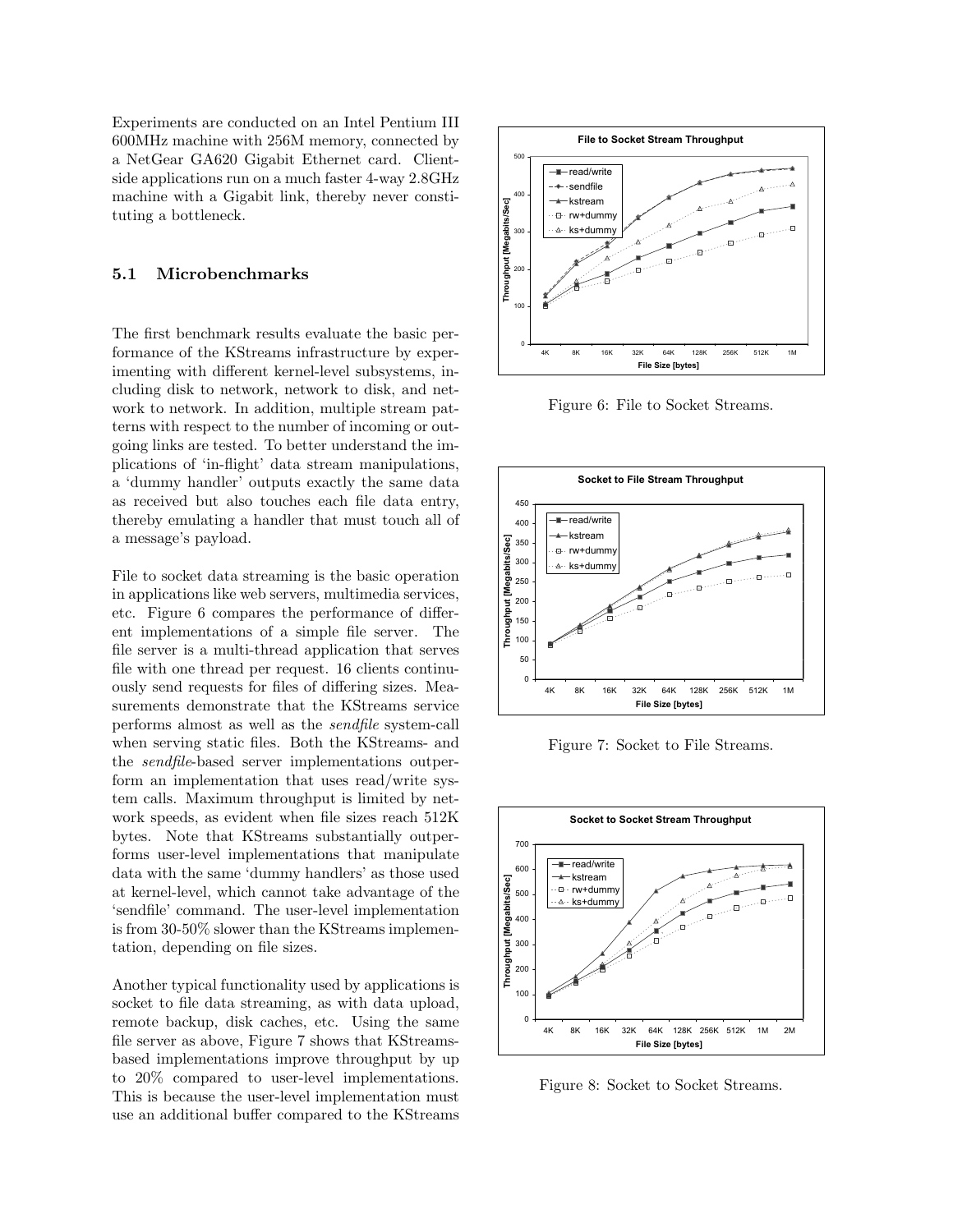

Figure 9: N to 1 Socket Streams.



Figure 10: Multicast Streams.

implementation. In addition, adding a dummy handler to the KStreams implementation does not affect total throughput, because the handler can directly operate on the device-side buffer and write to the sink-side buffer. Average improvements are less than those attained for the previous case because the mechanisms of sending to vs. receiving from a network differ.

Socket to socket data streaming is the typical workload of proxy servers. Our experiments use a simple multi-threaded proxy application that relays client requests for files to backend file servers, and forwards the response data back to clients using the KStreams service vs. regular read/write system calls. Figure 8 illustrates the attained throughput, counting both the incoming data from the backend server and the outgoing data to clients. The figure shows that the relative improvement for the KStreams-based service reaches its peak for file sizes around 64K to 128K bytes. When file sizes increase further, throughput improvement become less significant. This is because the network has become the bottleneck. We expect that KStreams-based services will perform even better with large files when using machines that have better network connectivities. Moreover, when dealing with 'smart proxy' applications that can process data 'in-flight' to provide value-added functionality like data monitoring, data filtering, data customization etc., we expect KStreams-based services with dynamic stream handlers to substantially outperform user level implementations. This is evident from measurements that use dummy handlers depicted in Figure 8.

The next set of microbenchmarks concern data

streams with multiple incoming and/or outgoing links. Several link patterns are evaluated. For the multiple incoming links, we experiment with data being polled in a round robin manner, in random order, or using self-contained global position tags like timestamps. The performance results shown here use round robin, but we note that other patterns perform similarly.

The specific experiment performed emulates a proxy application that receives data uploaded from multiple sources and then sends the merged data to a backend server, as often done in sensor data fusion. Both incoming and outgoing points are network sockets. The proxy retrieves 4K bytes data per access to each incoming link. The proxy serves 16 streams concurrently, with each stream lasting about 2 minutes. We measure average throughput during data streaming after a 20 second warm-up period, as shown in Figure 9. It is apparent that the throughput attained with KStreams reaches around 600MBits, which is almost the maximum capacity of our Ethernet card and its current driver. It outperforms the user-level implementation by 20%, with better results expected for machines that have stronger network connectivities (i.e., multiple concurrent gigabit links), as is the case with many modern proxy servers.

For the outgoing side, we have experimented with multiple patterns, including round robin for data striping, random for load balancing, and multicast for data mirroring and replication. While the streams with the first two patterns perform similarly to the stream with only one outgoing link, the multicast pattern differs significantly. Figure 10 illus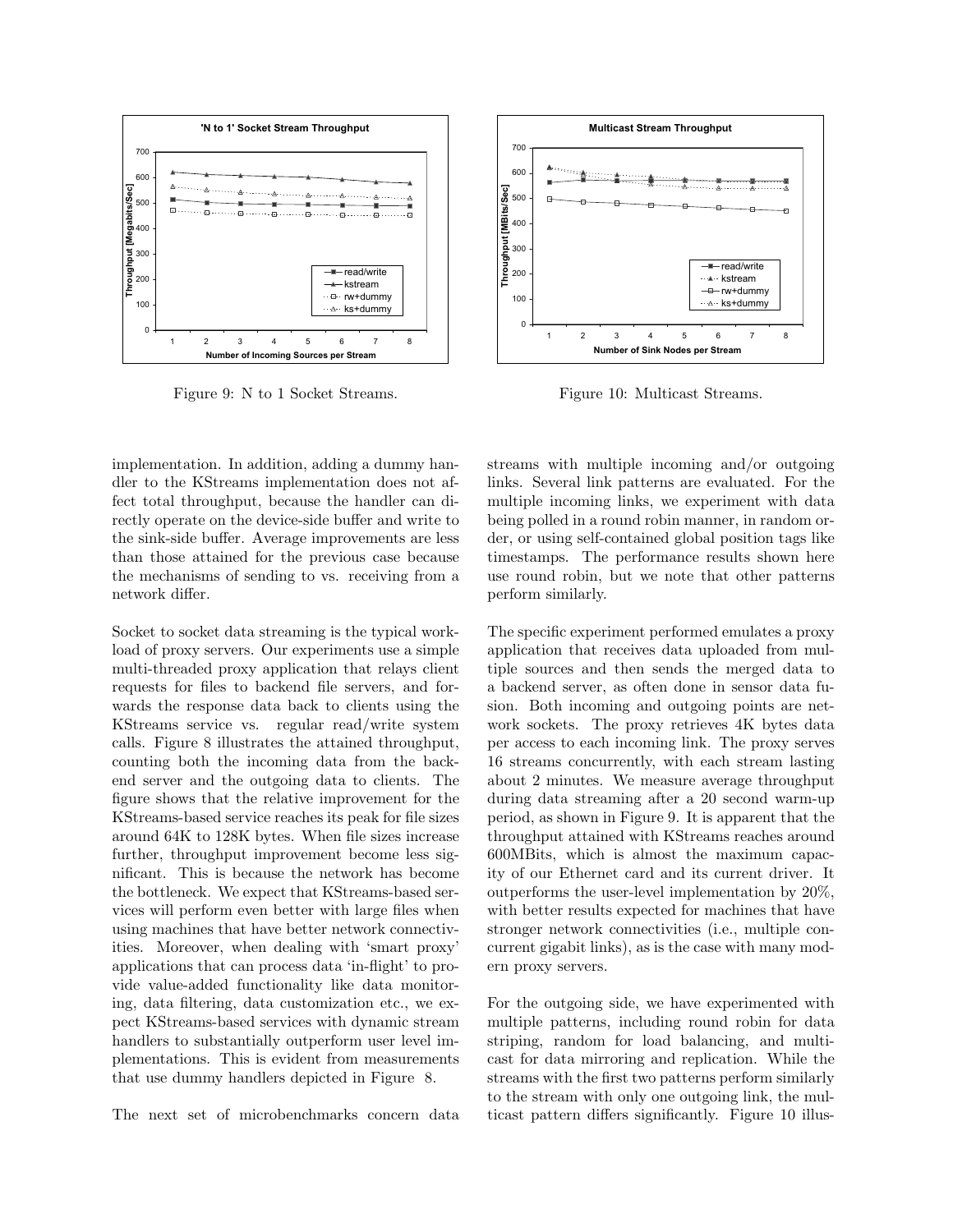trates the performance of a proxy application that multicasts data incoming from one network link to multiple outgoing links. For this 'data increasing' KStreams service, KStreams plus dummy handler still outperforms the corresponding user level implementation, but for simple data multicast to a small number of nodes, it performs only slightly better. For a larger number of nodes, its performance is almost the same. There are two reasons for this behavior. First, with a larger number of outgoing links, the network becomes the bottleneck. Second, whenever data is copied to multiple outgoing links, it must be copied to multiple buffers, one per link. When multicasting data to *N* nodes, the KStreams service makes *N* data copies, whereas the user level implementation makes  $N+1$  copies using read/write system calls. If we could modify the socket buffer structure so that multiple sockets could share one piece of data, then the in-kernel data path would be improved further.

#### **5.2 Smart Image Server**

Proceedings from microbenchmarks to evaluations that involve more realistic applications, our first application is a 'smart' sensor/image data server used by clients to retrieve PPM-structured data (PPM rather than compressed data is used to permit clients to perform image processing tasks not possible after lossy compression methods are applied). This application evaluates the utility of kernel-level stream handling by downsampling sensor data as per current client needs, using application-specific downsampling methods.

The image server is a multi-threaded application that serves images of PPM format in response to clients' requests. In comparison to a web server that delivers static image files, the application customizes images with client-provided stream handlers. For example, it can grayscale images for use with monochrome display devices, it can crop images or otherwise downsample them to reduce network bandwidth needs and conserve client processing power. The specific handlers used include image cropping, image grayscaling, and three different downsampling methods. The cropping handler chooses one block of the image based on userspecified coordinate values. The grayscale handler just converts each RGB triple to one grayscale value. The three down-sampling handlers use different algorithms. The first one can only down-sample the



Figure 11: Rquests for Processed Images.

image to some integral fraction of its original size (e.g.,  $1/2$  or  $1/3$ ). The second handler calculates the corresponding neighborhood in the original image for each pixel in the new image, then chooses the middle point of the neighborhood. The third algorithm calculates the neighborhood in original images too, but uses linear interpolation to determine the new color value of the pixel in the new image.

All image handlers process data incrementally. Consider the grayscale handler as an example. The handler uses a small block of pre-allocated space for state variables to store parameters and intermediate processing result. When the PPM image header arrives, the handler parses the image metainformation and stores it as intermediate state. For each triple RGB value, it then computes a grayscale value and outputs it directly to the sink side buffer. When a RGB triple crosses the boundary of an incoming data fragment, the partial value is stored in intermediate state waiting for the next data fragment.

Figure 11 shows the achieved request rates using in-kernel streaming with stream handlers vs. using a user level implementation. Parameters for requests are set so that the output images are approximately one third of the size of the incoming or original images. The exception is 'down-sample I', which produces images of one fourth of their original sizes. The size of the original PPM image is about 900K bytes. Performance improvements are apparent. For CropI, for instance, the KStreams implementation can serve about 40% more requests compared to a simple user level implementation. Crop II is an optimized user-level implementation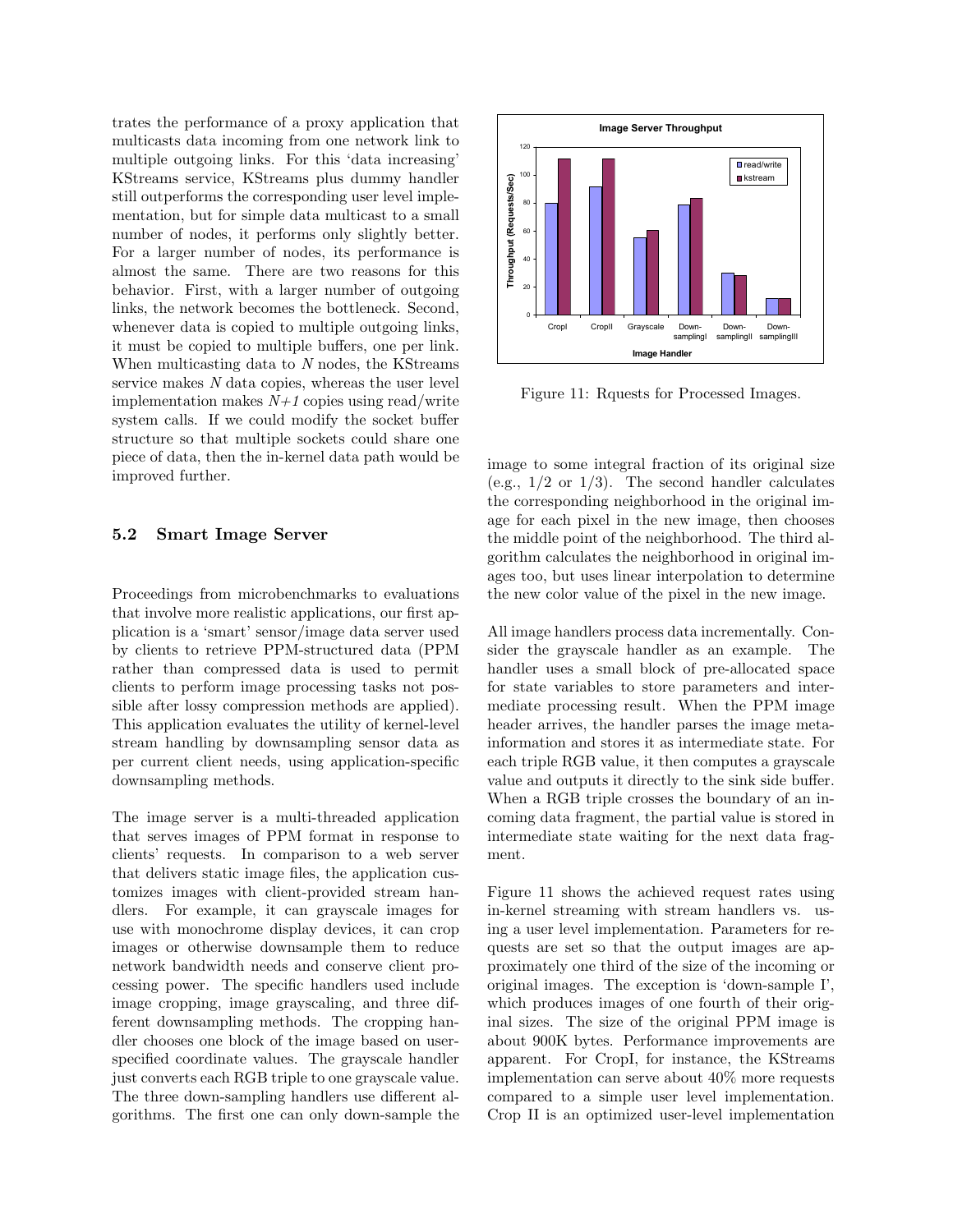that uses the *writev* system call, but the KStreams implementation still outperforms it by 20%. In contrast, for computationally expensive image handlers like 'grayscale', performance improvements are less apparent (only about 10%). This trend continues: for down-sampling I, we gain only  $6\%$  since computational costs are dominating the savings attained from reducing memory copies; for down-sampling II, and III, the KStreams service performs slightly worse than the user-level service, thereby demonstrating the need to carefully evaluate the data handling performed at kernel vs. user levels.

#### **5.3 Format-Aware Data Services**

Most of the format-aware data services implemented in our work operate non-incrementally. This is because dealing with an application-level format typically requires the receipt of an entire applicationlevel message, followed by its manipulation and output. The idea is, of course, that the data server should send data to clients in the formats they require, thereby offloading such manipulations from clients and reducing network bandwidth needs. In our implementation, data records are stored in files that use the PBIO binary data format. When clients send requests for data, they specify the desired format using an XML description, where the desired format may contain only some fields of the serverside data records. The desired format can also require to derive new values for selected entries in new data records, from values contained in the original records. An example is a total passenger count forwarded to a caterer derived from a flight record in the operational information system described in [17]. For such computations, the server uses dynamically generated code to convert old to new data records.

The specific data record used in our experiments is comprised of multiple data fragments received from the source side device buffer. All of these fragments are passed to the handler. The record contains two kinds of fields. The first kind contains integers, floats, etc. This data must be stored in a contiguous memory block. The second kind contains arrays of raw data and strings, where field manipulations can be done even when crossing fragment boundaries. By splittin each record into sub-structures that are either contiguous, thereby requiring an additional copy, or non-contiguous (i.e., not requiring an additional copy), acceptable levels of performance can be



Figure 12: Format Conversion Hander on Streams.

attained for the format and data conversions being implemented, for both source and sink side buffers. The format conversion handler then operates as follows.

*Step 1.* Translate the data record incoming as multiple fragments into several smaller structures, each of which are placed into a contiguous buffer or represented a array data. Store some small structures in intermediate contiguous buffers, as necessary.

*Step 2.* Translate the sink side buffers into small structures based on the outgoing data format. Associate small structures with intermediate contiguous buffers if they cross buffer boundaries.

*Step 3.* Perform format conversions based on small structures.

*Step 4.* For the converted result, if data is stored in intermediate buffers, move it to the sink buffers.

Because we have not integrated dynamic code generation into the current KStreams implementation, several hardcoded format converters are used. Measurements with these handlers depicted in Figure 12 use 512k byte files that contain data records of 2K, 4K, 8K or 16K bytes. Each data record contains one fourth contiguous (integer or float) and three fourth of array type data. The client requests half of the contiguous data and two third of the array data. The figure shows that the KStreams implementation of format conversion handlers performs better with large data records, and that it outperforms the user level implementation by 38% for 16K bytes records, and by 20% against the optimized implementation using *writev*.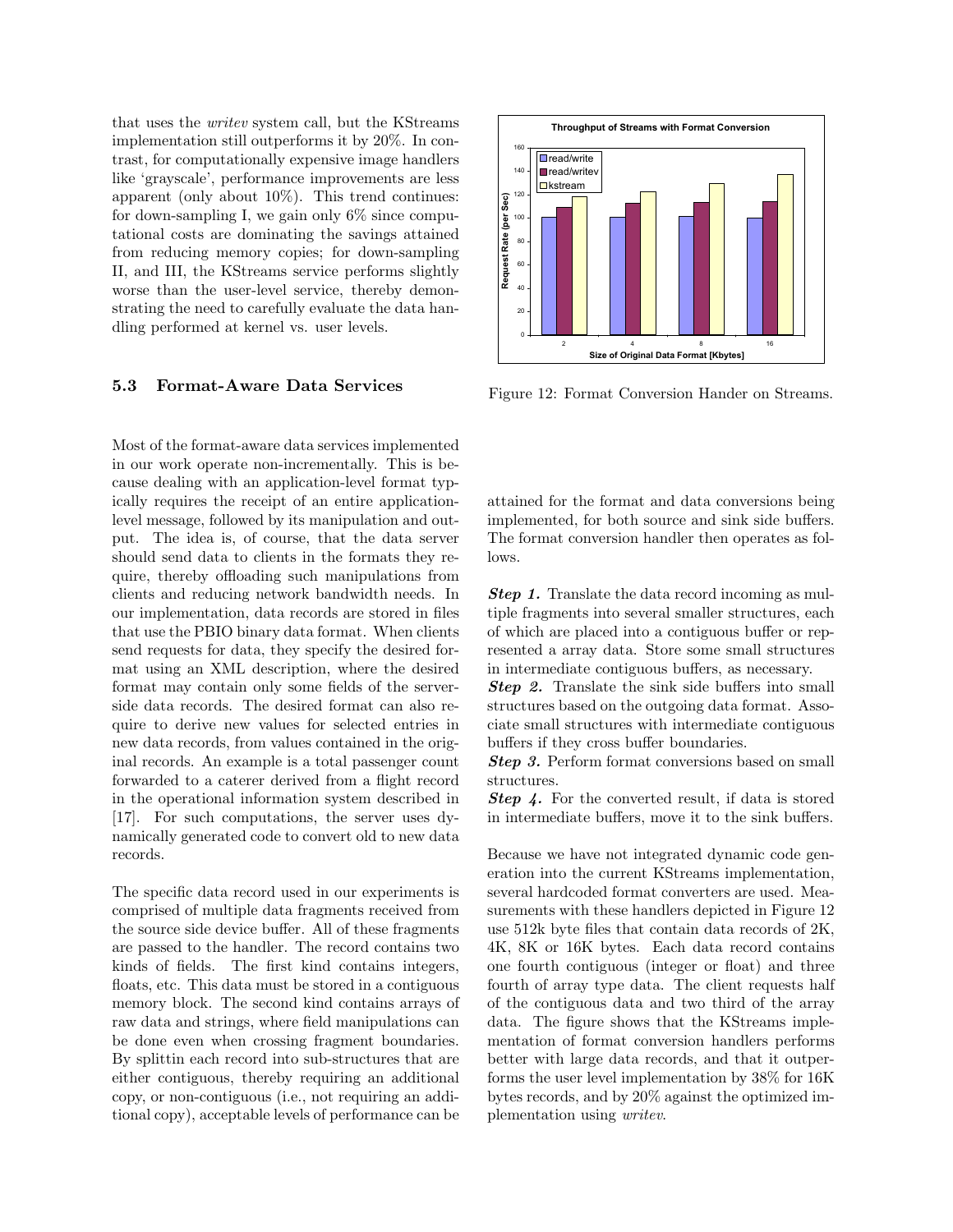## **6 Conclusions and Future Work**

The contributions of this paper are the definition, implementation, and evaluation of a small set of kernel abstractions that support the efficient implementation of data streaming applications. The KStreams service abstracts files and sockets into unified data objects and links them into an inkernel fast data path. It defines relationship pattern for complex data streams that consist of multiple incoming or outgoing points, and it permits application-specified data processing to be 'plugged into' the in-kernel fast path, the latter represented as stream handlers. Kernel-level stream scheduling also opens opportunities for QoS control applied to multiple data streams.

Our initial experiences with using KStreams-based services are encouraging. Measurement shows that in-kernel data streaming can improve system throughput from 20-50%. More importantly, inkernel data streaming reduces the number of times data is copied, thereby reducing the memory pressure imposed on server machines.

Our future work will address multiple issues. First, we are currently integrating the KStreams service with the kernel plugins developed by our group [11], thereby addressing the safety and security problems caused by running user-provided at kernel level. Second, we will investigate the possibility of further optimization of the in-kernel data path. One goal is to allow multiple sockets to share a block of data, thereby enabling efficient kernel-level multicasting. Third, it is known that the application may loses control on the data streaming once it delegates the data transfer tasks to kernel [26]. We plan to integrate different QoS policies with the stream scheduler so that the application can control the behavior of multiple kernel-level data streams.

## **References**

- [1] K. Fall and J. Pasquale, Exploiting In-Kernel Data Paths to Improve I/O Throughput and CPU Availability, In *Proceedings of the 1993 Winter Usenix Conference*, 1993.
- [2] D. Engler, M. Kaashoek and J. O'Toole Jr., Exokernel: An Operating System Architecture for Application-Level Resource Management,

In *Proceedings of the 15th ACM Symposium on Operating Systems Principles*, 1995.

- [3] D. Dias, W. Kish, R. Mukherjee and R. Tewari, A Scalable and Highly Available Web Server, In *the 41st IEEE International Computer Conference*, February, 1996.
- [4] D. Maltz and P. Bhagwat, TCP Splicing for Application Layer Proxy Performance, *IBM Research Report RC 21139*, March, 1998.
- [5] V. Pai, M. Aron, G. Banga, M. Svendsen, P. Druschel, W. Zwaenepoel, and E. Nahum, Locality-Aware Request Distribution in Cluster-based Network Servers, In *Proceedings of the 8th ACM Conference on Architectural Support for Programming Languages and Operating Systems*, October 1998.
- [6] L. Aversa and A. Bestavros, Load Balancing a Cluster of Web Servers Using Distributed Packet Rewriting, In *Proceedings of IPCCC'2000: The IEEE International Performance, Computing, and Communication Conference*, February 2000.
- [7] C. Poellabauer, K. Schwan, G. Eisenhauer, and J. Kong, KECHO - Event Communication for Distributed Kernel Services, In *Proceedings of the International Conference on Architecture of Computing Systems*, April 2002.
- [8] M. Rosu and D. Rosu, An Evaluation of TCP Splice Benefits in Web Proxy Servers, In *the 11th International World Wide Web Conference*, May, 2002.
- [9] A. Gavrilovska, K. Schwan, and V. Oleson, A Practical Approach for 'Zero' Downtime in an Operational Information System, In *22nd International Conference on Distributed Computing Systems*, July 2002.
- [10] A. Gavrilovska, K. Mackenzie, K. Schwan, and A. McDonald, Stream Handlers: Applicationspecific Message Services on Attached Network Processors, In 10th Symposium on High Performance Interconnects, August, 2002.
- [11] I. Ganev, K. Schwan, and G. Eisenhauer, Kernel Plugins: When A VM Is Too Much, To appear on *the 3rd Virtual Machine Research and Technology Symposium*, May, 2004.
- [12] Linux Source Code, Linux, www.kernel.org